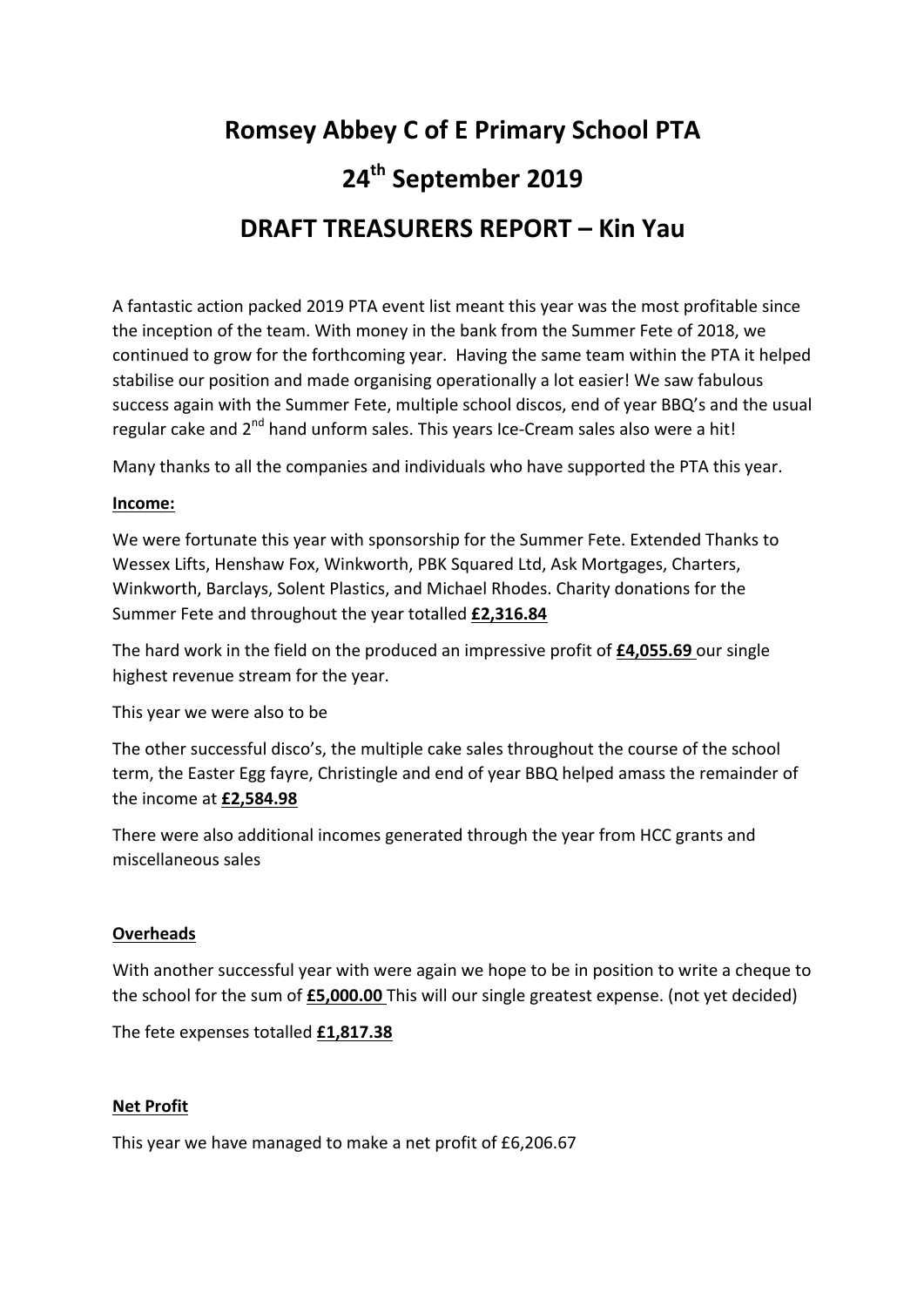# **Romsey Abbey C of E Primary School PTA DRAFT Balance Sheet as at 24/09/19**

|                                     | 2018    | 2017    |  |
|-------------------------------------|---------|---------|--|
|                                     | £       | £       |  |
| <b>Current Assets</b>               |         |         |  |
| Cash at Bank                        | 6206.67 | 2108.32 |  |
| Cash in Hand                        | 0.00    | 0.00    |  |
|                                     | 6206.67 | 2108.32 |  |
|                                     |         |         |  |
| <b>Current Liabilities</b>          |         |         |  |
|                                     | 0.00    |         |  |
|                                     | 0.00    |         |  |
|                                     |         |         |  |
| Financed by                         |         |         |  |
| Balance brought forward             | 2108.32 |         |  |
| Income and Expenditure for the Year | 6206.67 |         |  |
| <b>Balance carried forward</b>      | 8314.99 |         |  |